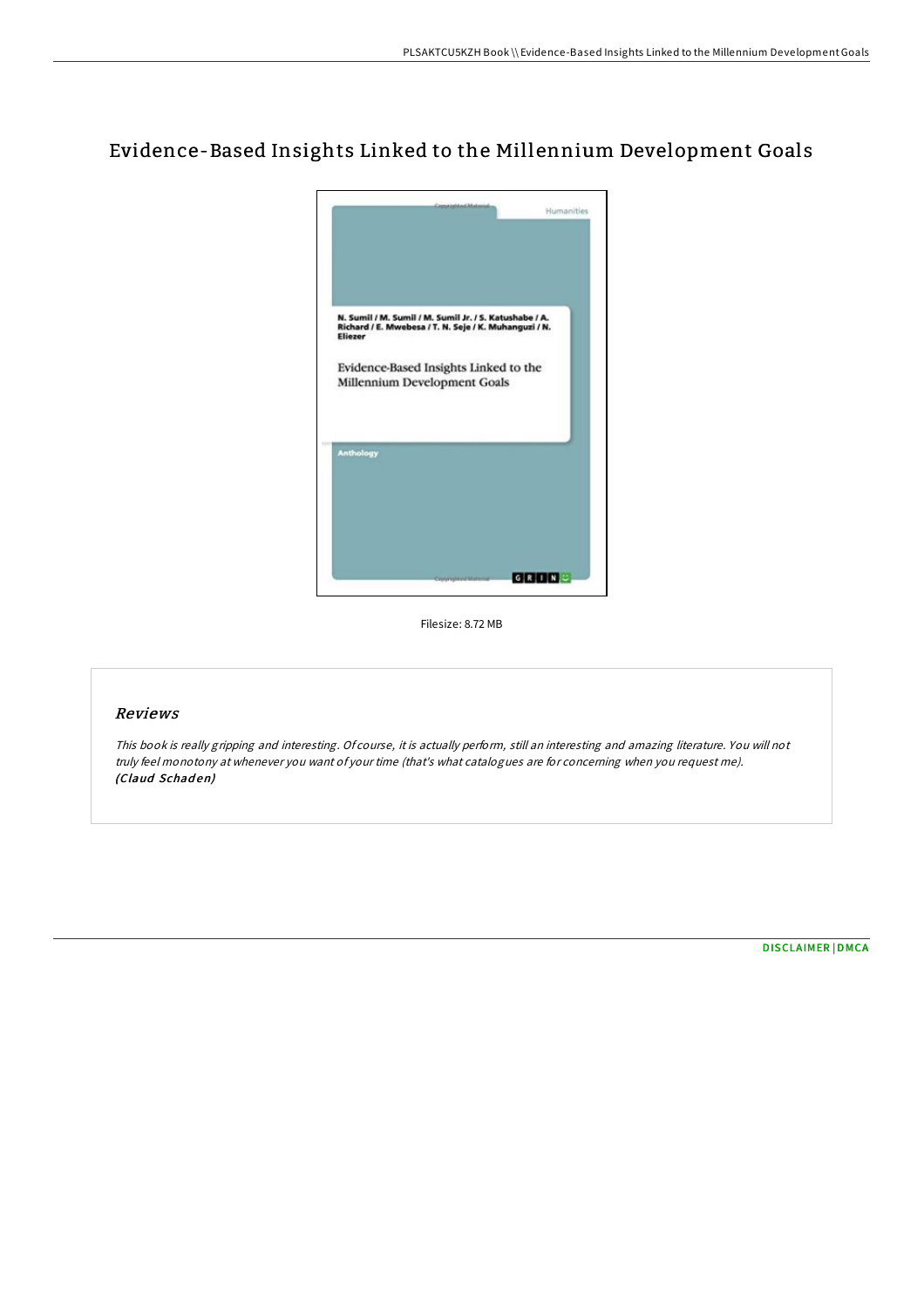## EVIDENCE-BASED INSIGHTS LINKED TO THE MILLENNIUM DEVELOPMENT GOALS



**DOWNLOAD PDF** 

GRIN Verlag Sep 2015, 2015. Taschenbuch. Book Condition: Neu. 211x152x7 mm. Neuware - Anthology from the year 2015 in the subject Social Studies (General), , language: English, comment: The book contains 7 articles of academic staF, peer reviewed by Bugema International Multidisciplinary Research Conference slated on September 28-29, 2015. The conference was cancelled. We felt the need to disseminate the findings as the MDGs are coming to completion this September 2015. Evidence based data are needed to evaluate the past MDGs and to contribute for the next Sustainable Development Goals Agenda that will continue the 2000 MDGs direction., abstract: The September 2000 United Nations Millennium Declaration was never an option but a felt need for global development and sustainability in the aspects of poverty reduction, universal primary education, gender equality and women empowerment, child mortality reduction, maternal health improvement, fight against HIV/AIDS, malaria and other diseases, environmental sustainability and global partnership for development. Is the millennium development goals' path cleared for completion Sustainability is the answer rather than end the MDGs. For this reason, the Sustainable Development Goals (SDGs), a new development agenda, has been conceived to continue in the next fifteen years what the MDGs have started and may have to be applied to all countries for societal peace, more job opportunities and a global agreement for climate change. The success of the MDGs and SDGs should be an obligation and a responsibility for everyone on this planet. There are numerous ways to get involved in every individual's way such as in education, research and social responsibility. With the good intention to contribute to the SDGs new agenda through empirical research, this book reflects some evidence based findings from seven studies done in Uganda and Philippines. Shaped from these empirical studies are the insights and recommendations meant to shed...

B Read Evid ence -Based Ins ig hts Linked to the [Millennium](http://almighty24.tech/evidence-based-insights-linked-to-the-millennium.html) De ve lo pment Go als Online  $\overline{\rm \bf PDF}$ Download PDF Evidence-Based Insights Linked to the [Millennium](http://almighty24.tech/evidence-based-insights-linked-to-the-millennium.html) Development Goals